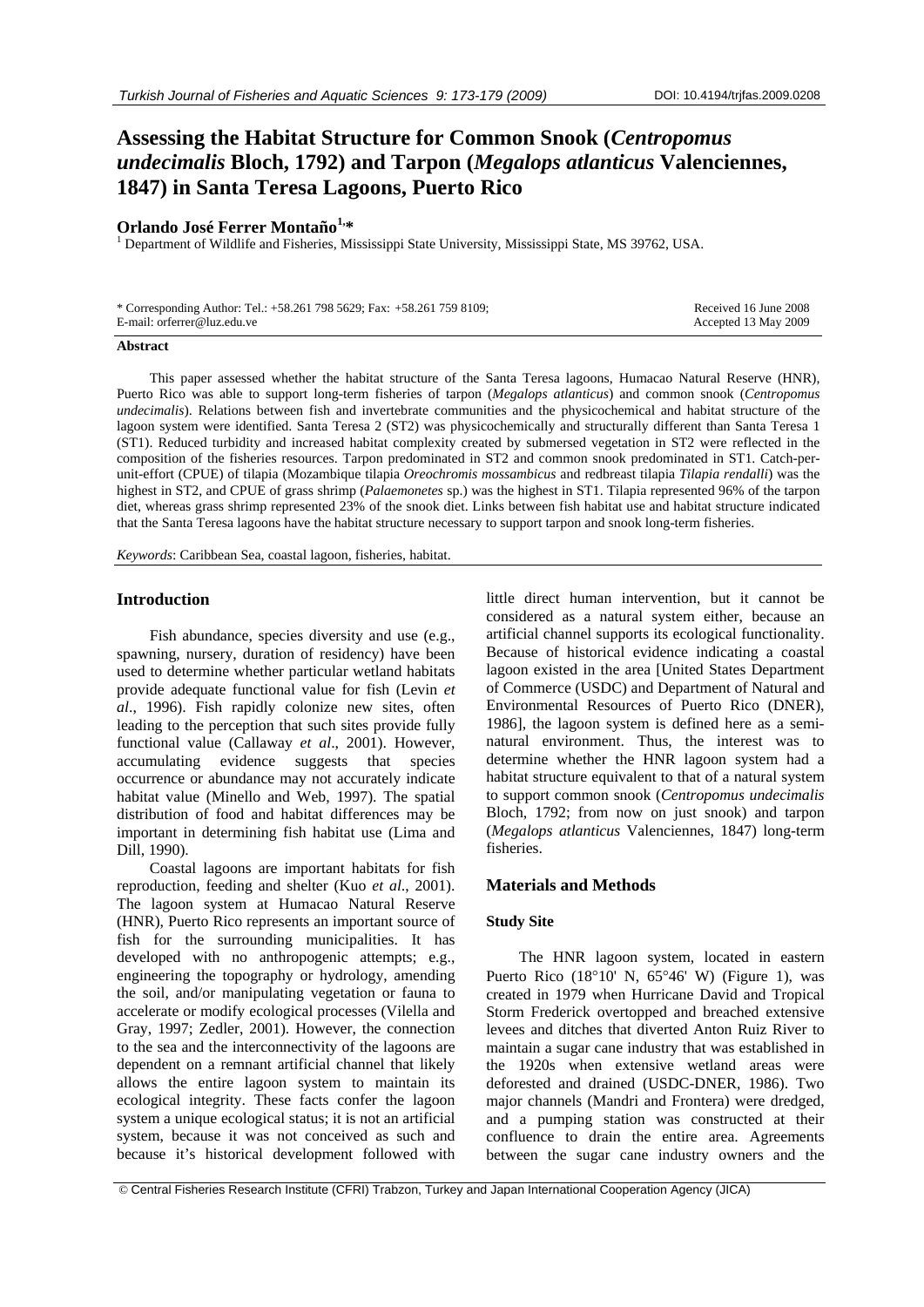

**Figure 1.** Map of Humacao Natural Reserve, Puerto Rico showing major hydrographic features.

Puerto Rico Government, and legal actions filed by local environmental organizations led to the designation of the area as a natural reserve in 1986 (DNER, 1995).

Six lagoons compose the system: Mandri 1, 67 ha; Mandri 2, 74 ha; Mandri 3, 52 ha (Mandri System; MS); Santa Teresa 1 (ST1), 27 ha; Santa Teresa 2 (ST2), 24 ha (Santa Teresa System; STS); and Palmas, 5 ha. The entire lagoon system only connects to the sea through the MS during periods of substantial precipitation; this semi-closed nature likely influences fish and invertebrate abundance and species composition, and determine habitat structure of the lagoon system (Jackson *et al*., 2001).

This study was limited to the STS because most of the fisheries developed in the HNR lagoon system concentrate on it (Jackson *et al*., 2001). The immersed wetland of the STS is mainly characterized by erect, rooted, herbaceous hydrophytes, typically cordgrass (*Spartina* sp.) and cattail (*Typha dominguensis* Pers.); ST2 also contains submersed vegetation (najas, *Najas* sp. and chara, *Chara* sp.) that potentially provides microhabitat structure important to fish. The STS is shallow  $(-1 \text{ m})$ , and water levels mostly vary in response to precipitation.

#### **Determination of Prey Availability**

For assessing invertebrates and early life stages of fish, microhabitats were sampled using light traps and pop nets. Sixty-seven light traps (Floyd *et al*., 1984) were set for one night/month from approximately 3-h before sunset to 1-h after sunrise from May 2000 through April 2001. A 12-h Cyalume chemical stick illuminated each trap.

Ninety-four pop nets (Larson *et al*., 1986; Killgore *et al*., 1989) were set for 10 minutes each from June 2000 through May 2001. Samples were retrieved by carefully inserting a 0.5-mm mesh net mounted in an aluminium frame below the pop net and then lifting it slowly to the surface with trapped prey items. Fish and invertebrates collected were preserved in 5% formalin, counted and identified in the laboratory.

#### **Snook and Tarpon Stock Assessment**

For assessing snook and tarpon, 84 gill nets and 42 trap nets were used during March, June, July, October 2000 and January-April 2001. Gill nets were 30 m long by 2 m deep and consisted of four 7.5 m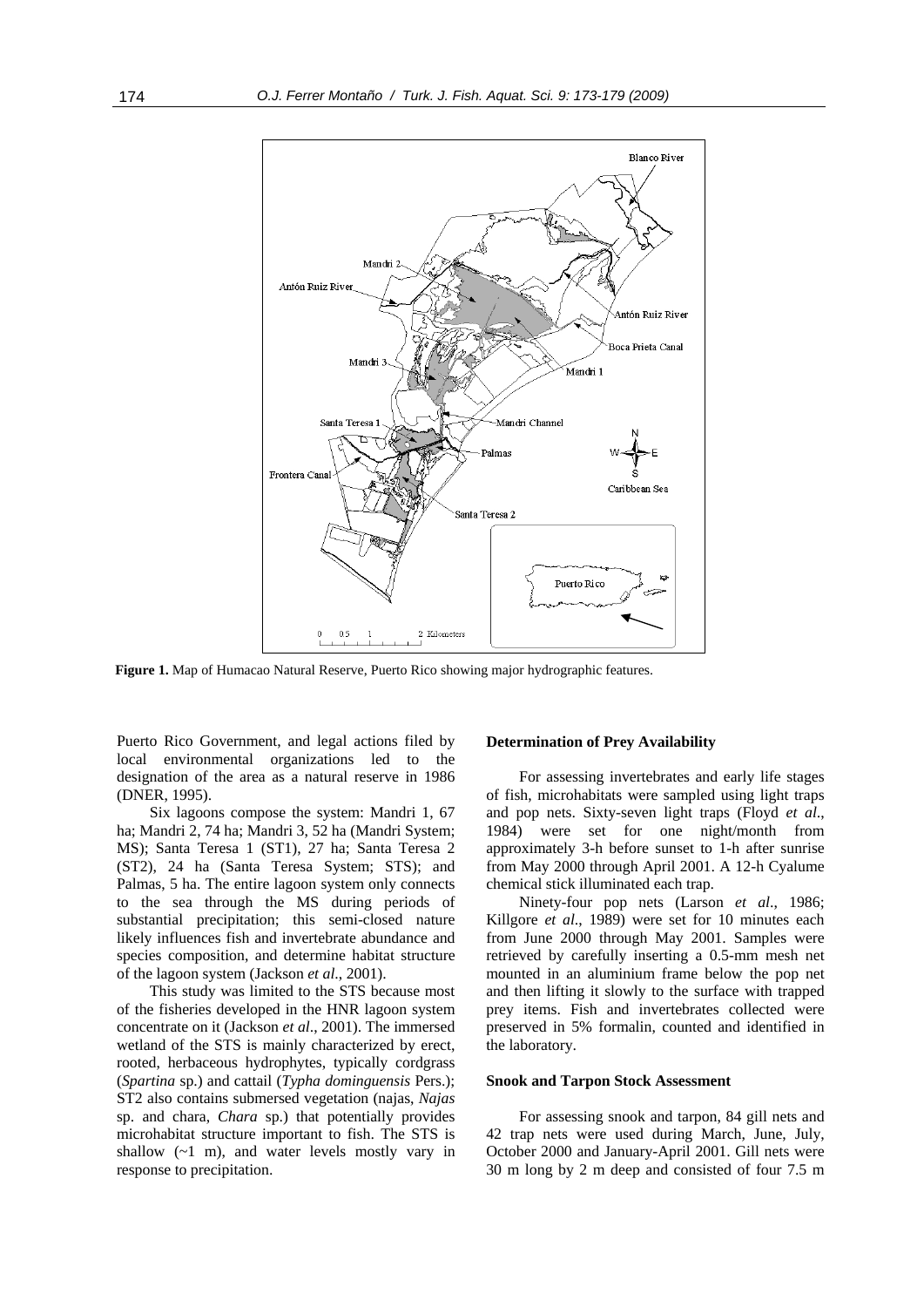panels of 1.3, 2.5, 3.8 and 5.1 cm bar-mesh monofilament nylon netting. 2 to 15 gill nets per month in each lagoon were set early to mid-morning. Trap nets were 1.3 cm bar-mesh nylon with two 1.8 m by 0.9 m frames, four 0.8-m diameter hoops and a 14 m by 0.8 m lead. One to nine trap nets were set per month in each lagoon; all trap nets were set in midmorning and retrieved soon after sunrise the following morning. Fish collected were measured to the nearest millimeter (total length), weighed to the nearest gram, and returned to the water.

14 snook and 12 tarpon were retained to determine stomach contents. Although this sample can be considered as too low, the amount of fish retained was limited to minimize the sample-related fish mortality that might influence future catches in these small lagoons as well as generate negative public reaction to the study. Guts were removed and preserved in 5% formalin; and in the laboratory whole guts and gut contents were individually weighed (wet weight) and contents examined with a dissecting microscope. Gut contents were sorted by prey item and each individual item weighed to the nearest 0.001 g. All items were identified to the lowest possible taxon. Fish identifications were based on Erdman *et al*. (1986). Primary reference for identification of invertebrates was Pennak (1989).

#### **Physicochemical Variables**

Depth (m), Secchi transparency (m), water temperature (°C), dissolved oxygen (mg/L), dissolved oxygen percent saturation (%), specific conductance ( $\mu$ S/cm), salinity (ppt), total dissolved solids ( $g/L$ ), turbidity (NTU) and pH were determined at each sampling site. Depth was measured with a stadia rod and the remaining variables with a Datasonde 4A Hydrolab Multi-Parameter Water Quality Instrument with a Surveyor 4 display (Hach Corporation, Loveland, Colorado). All readings were taken at the time of light traps and pop net setting at mid-water depth. Records of lagoon system water levels were

taken from a depth gauge at the canal in front of HNR headquarters. Daily precipitation data from 1988 to 2001 were obtained from records at HNR headquarters. These values were used to calculate monthly average precipitation for 12 years preceding the study, as well as for the study period.

## **Data Analyses**

Fish and invertebrate catch-per-unit-effort (CPUE) were independently determined for sampling gear and specific habitat type. A paired-samples Student's t-test (PROC MEANS; SAS, 2003) was used for testing differences of fish and invertebrate CPUEs between lagoons. A one-way analysis of variance (ANOVA, PROC GLM; SAS, 2003) was used to test for differences in fish and invertebrate CPUEs among microhabitats within lagoons. Data of all sampling dates were pooled for these analyses. Levels of statistical significance for all analyses were set at P<0.05. All ANOVA assumptions were tested following directions by Milliken and Johnson (1992) and Underwood (1997).

#### **Results**

#### **Physicochemical Variables**

Over 54% (93 out of 170 cm) of all precipitation during the study occurred between May and September 2000 (Figure 2). The wettest months were May, August and September 2000, when total precipitation was 53% higher than the 12 yr average (24.3 vs. 15.9 cm). The driest month was March 2000, when total precipitation was 66% lower than the 12-yr average (2.08 vs. 6.09 cm). Overall, 2000 was a dry year with a 26 cm (16%) precipitation deficit relative to 1988-1999. Water level was the lowest during April-July 2000 and the highest during September-October 2000 (Figure 2). The substantial increase in the water level observed in August 2000 was the result of Hurricane Debby, which produced 11 cm of



**Figure 2.** Mean monthly lagoon water level (cm), monthly precipitation values (cm) and mean monthly salinity (ppt) for Santa Teresa 1 (ST1) and Santa Teresa 2 (ST2), Humacao Natural Reserve, Puerto Rico, March 2000-May 2001.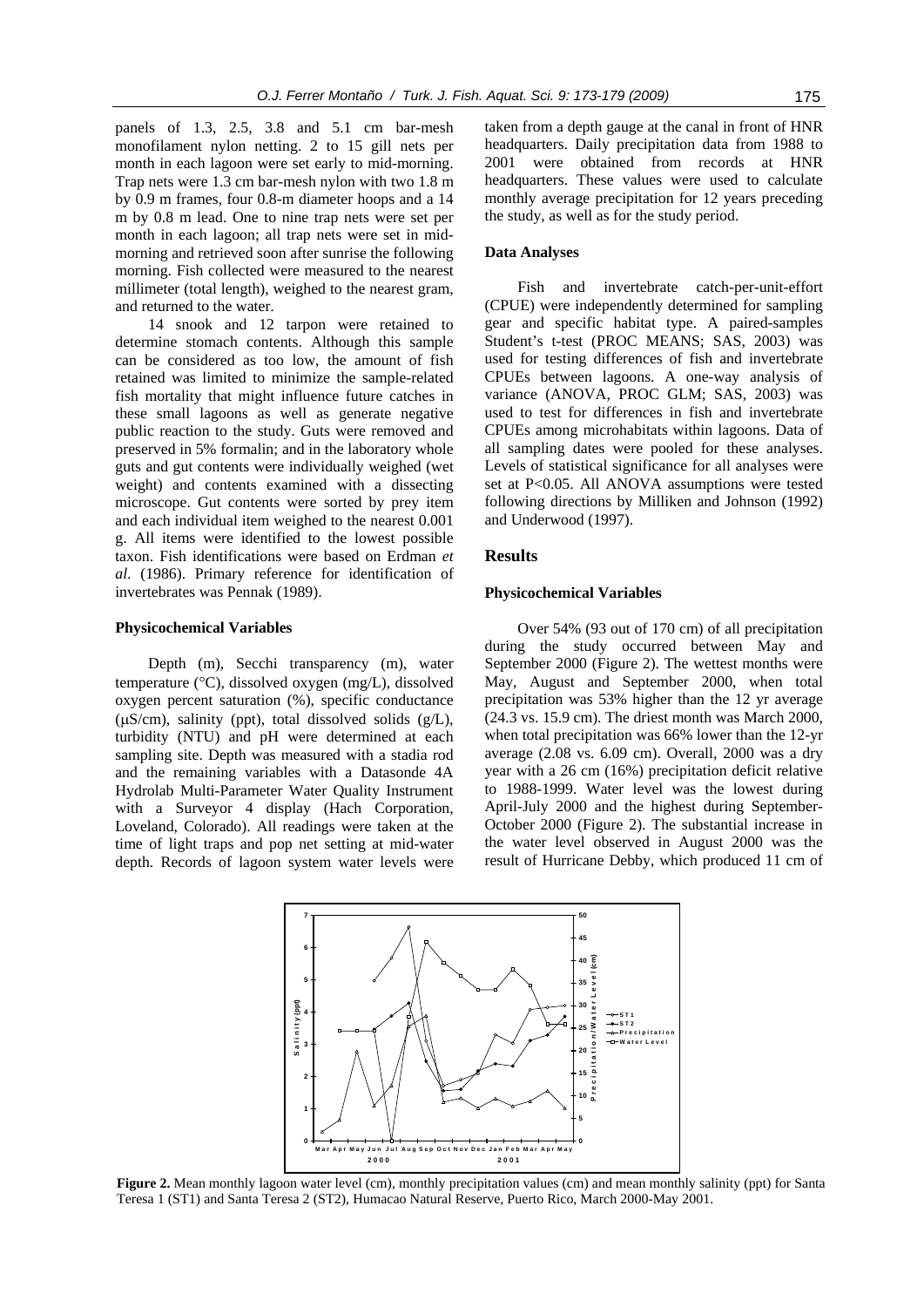precipitation. Relative to ST1, ST2 had greater depth and Secchi disk depth, and lower salinity, total dissolved solids, turbidity, pH, and specific conductance. In general, average salinity in the lagoons increased and decreased following patterns of precipitation in the reserve (Figure 2).

#### **Total Abundance of Fish and Invertebrates**

A total of 11 families and 14 species of fish were collected with all sampling gear: 2,637 in ST1 (71.3%), and 1,059 (28.7%) in ST2. The the highest abundances of tarpon and tilapia (Mozambique tilapia *Oreochromis mossambicus* and redbreast tilapia *Tilapia rendalli*) were from ST2, whereas the the highest abundance of snook was from ST1. A total of 18,642 grass shrimp (*Palaemonetes* sp.) was collected (15,311 in ST1; 3,331 in ST2).

## **Relative Abundance of Prey Items**

Santa Teresa 2 yielded the greatest mean CPUE of tilapia collected with pop nets and ST1 yielded the

greatest mean CPUE of tilapia collected with light traps. However, difference between lagoons was significant (t = 3.68, df = 11, P<0.05) for pop nets but not for light traps (t =  $0.16$ , df = 11, P $>0.05$ ). Santa Teresa 2 yielded significantly greater mean CPUE of tilapia collected with gill nets ( $t = 7.09$ , df = 7, P<0.05) and trap nets (t = 3.11, df = 7, P<0.05) than ST1. Santa Teresa 1 yielded the greatest mean CPUE of grass shrimp collected with pop nets and light traps however, difference between lagoons was significant for light traps (t = 3.60, df = 11, P<0.05), but not for pop nets (t =  $0.67$ , df = 11, P $>0.05$ ).

Overall, relative abundance of tilapia was greater in submersed vegetation (i.e., najas, chara) than in the other plant communities in ST2, whereas in ST1 no difference between plant communities was observed (Figure 3). On the other hand, relative abundances of grass shrimp were homogeneous among plant communities in ST2, whereas in ST1 CPUE of grass shrimp was greater in cordgrass for pop nets and no differences were detected between plant communities for light traps (Figure 4).



**Figure 3.** Mean catch-per-unit-effort ± SE (fish/gear-set) of Mozambique tilapia (*Oreochromis mossambicus*) and redbreast tilapia (*Tilapia rendalli*) collected with pop nets or light traps among microhabitats at Humacao Natural Reserve, Puerto Rico, May 2000-May 2001. Microhabitats: Cattail= *Typha dominguensis* Pers., Cordgrass= *Spartina* sp., Najas= *Najas* sp., Chara= *Chara* sp. Means with the same letter are not significantly different among microhabitats.



**Figure 4.** Mean catch-per-unit-effort ± SE (individual/gear-set) of grass shrimp (*Palaemonetes* sp.) collected with pop nets or light traps among microhabitats at Humacao Natural Reserve, Puerto Rico, May 2000-May 2001. Microhabitats: Cattail= *Typha dominguensis* Pers., Cordgrass= *Spartina* sp., Najas= *Najas* sp., Chara= *Chara* sp. Means with the same letter are not significantly different among microhabitats.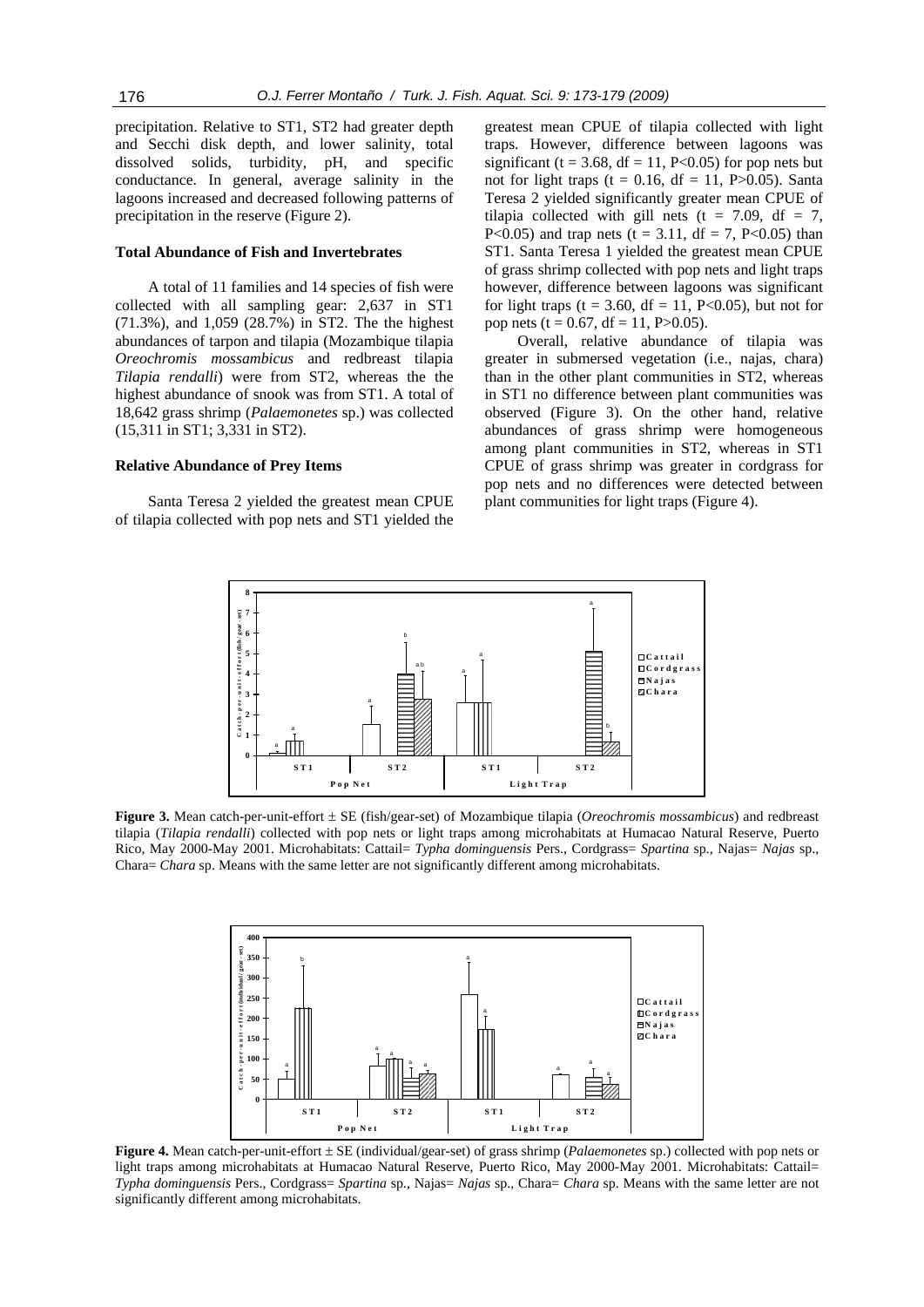### **Food Habits**

Total length ranges of fish used for stomach content analyses were 192 to 562 mm for snook, and 380 to 552 mm for tarpon. Eleven (79%; 8 from ST1, 3 from ST2) stomachs of snook and six of tarpon (50%; 2 from ST1, 4 from ST2) contained prey items. Stomach contents of snook were dominated by vegetal matter, followed by grass shrimp, tilapia, crabs, and snails, whereas tarpon stomachs were dominated by tilapia and grass shrimp.

#### **Snook and Tarpon Assessment**

Mean CPUEs for snook and tarpon collected with trap nets and gill nets are shown in Table 1. Mean CPUE of snook collected with gill nets was not significantly different between lagoons ( $t = 1.50$ , df = 7, P>0.05). Only three snook (one in ST1, two in ST2) were collected with trap nets. Therefore, no statistical analyses were done. Mean CPUE of tarpon collected with gill nets was significantly greater in ST2 than in ST1 (t = 2.37, df = 7, P<0.05). Santa Teresa 2 yielded a greater mean CPUE than ST1 of tarpon collected with trap nets, although difference between lagoons was not significant (t = 0.83, df = 7,  $P > 0.05$ ).

## **Discussion**

Fish and invertebrates are primary attributes reflecting habitat value for wetlands (Minello and Zimmerman, 1992; Williams and Desmond, 2001); benthic invertebrates provide food-web support for consumers such as birds and fish (Quammen, 1984), and fish function as vehicles for nutrient cycling and energy transfer across habitats at a number of trophic levels in the estuarine food web (Kwak and Zedler, 1997). In return, wetlands provide these animals with areas for refuge, reproduction, feeding, and other essential functions (Williams and Desmond, 2001). This study suggests that current environmental conditions of the lagoons provide important habitats that could support fisheries of tarpon and snook. These findings are not just based on the paradigm that fish presence reflects habitat value, but a confirmation that the STS provides spawning habitat and refuge to fish and invertebrates that serve as food to tarpon and snook.

Juveniles and sub-adult fish dominated the catches of both snook and tarpon, indicating the lagoons act as early life stage habitats. Although female snook mature at 500-522 mm fork length (FL) and males at 330-348 mm FL (Peters *et al*., 1998), and some of them in the lagoon exceeded this length, snook require salinities > 27 ppt for spawning (Peters *et al*., 1998), indicating these fish were not reproductively active. Tarpon do not mature until 880 mm FL (Crabtree *et al*., 1997), far exceeding the maximum size captured in this study. Thus, it was concluded that tarpon and snook did not use the lagoon system as a spawning ground, and that early life stages and juveniles of these species likely enter the lagoons from the sea in pursuit of food and refuge.

It was evident from this study that the actual importance of the lagoon system for tarpon and snook has to do with the connection to the ocean being opened. The time of year and duration of open connection to the sea may control abundance and species composition within intermittently open estuaries (Griffiths, 2001), suggesting that the longer a system is open to the sea, the greater the chance of marine fish entering. In Puerto Rico spawning of tarpon and snook occurs during March-October, and recruitment during May-November (Crabtree *et al*., 1992). However, the lagoon system rarely remains connected to the sea for more than two weeks and mostly during the peak hurricane season (September) (Jackson *et al*., 2001). Consequently, despite snook and tarpon spawn in the vicinity (Crabtree *et al*., 1992), recruitment of these species to the lagoon system would be limited.

However, the limited connection of the lagoons with the sea creates conditions favouring tarpon and snook establishment in the lagoons. Low salinity in ST2 favours submersed vegetation, which plays an

**Table 1.** Mean catch-per-unit-effort ± SE (fish/gear-set) of common snook (*Centropomus undecimalis* Bloch) and tarpon (*Megalops atlanticus* Valenciennes) collected from Santa Teresa 1 and Santa Teresa 2 with gill nets and trap nets, Humacao Natural Reserve, Puerto Rico, March 2000-April 2001. NS= no sample

| Month    | Snook         |               |               | Tarpon        |               |               |               |               |
|----------|---------------|---------------|---------------|---------------|---------------|---------------|---------------|---------------|
|          | Gill Net      |               | Trap Net      |               | Gill Net      |               | Trap Net      |               |
|          | Santa         | Santa         | Santa         | Santa         | Santa         | Santa         | Santa         | Santa         |
|          | Teresa 1      | Teresa 2      | Teresa 1      | Teresa 2      | Teresa 1      | Teresa 2      | Teresa 1      | Teresa 2      |
| March    | NS.           | 0.0           | NS.           | 0.0           | NS.           | $5.5 \pm 0.5$ | <b>NS</b>     | 0.0           |
| June     | $0.9 \pm 0.3$ | 0.0           | 0.0           | 0.0           | $2.8 \pm 1.4$ | $2.0 + 2.0$   | $0.3 + 0.3$   | 0.0           |
| July     | $2.3 \pm 1.6$ | $0.3 + 0.3$   | 0.0           | 0.0           | $1.3 + 0.7$   | $3.7 + 2.3$   | 0.0           | 0.0           |
| October  | $0.3 \pm 0.3$ | <b>NS</b>     | 0.0           | 0.0           | $1.0 \pm 1.0$ | <b>NS</b>     | 0.0           | 0.0           |
| January  | $0.5 \pm 0.5$ | 0.0           | 0.0           | 0.0           | $1.7 \pm 1.7$ | $9.0 + 2.0$   | 0.0           | $3.0 \pm 3.0$ |
| February | 0.0           | $0.3 \pm 0.2$ | $0.3 + 0.1$   | $0.5 \pm 0.3$ | $0.5 + 0.2$   | $2.6 + 0.9$   | 0.0           | $0.2 \pm 0.2$ |
| March    | 0.0           | $0.3 + 0.3$   | 0.0           | 0.0           | $0.0\,$       | $0.8 + 0.4$   | 0.0           | 0.0           |
| April    | 0.0           | 0.0           | 0.0           | 0.0           | $0.0\,$       | $0.7 \pm 0.7$ | 0.0           | $0.0\,$       |
| Average  | $0.5 \pm 0.2$ | $0.2 \pm 0.1$ | $0.04 + 0.01$ | $0.1 + 0.1$   | $0.9 + 0.3$   | $2.2 + 0.5$   | $0.04 + 0.04$ | $0.3 + 0.2$   |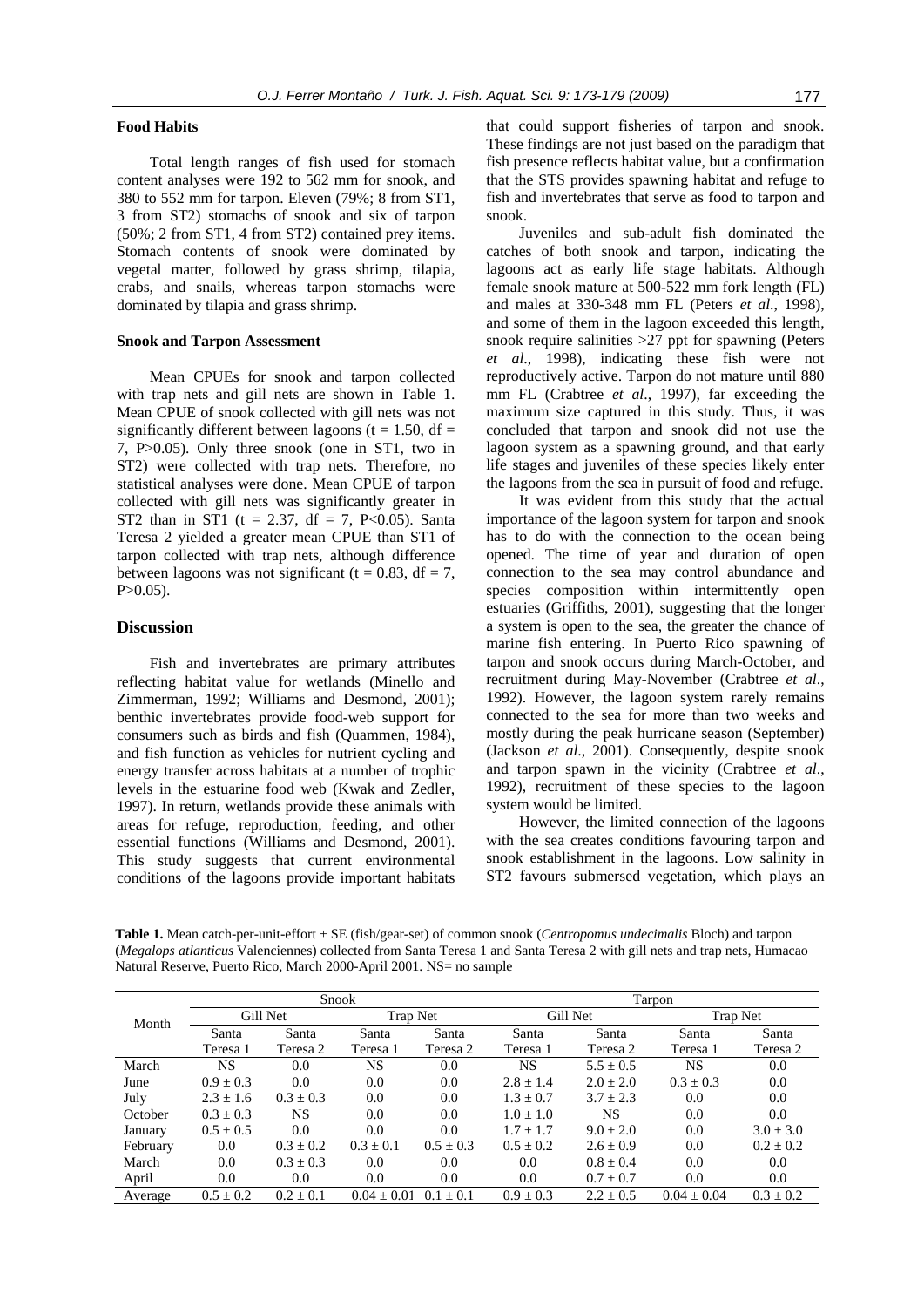important role in structuring the physicochemical and biological characteristics of this lagoon. Submersed macrophytes in ST2 dampen wave action so that finegrained mud, characteristic of the whole lagoon system bottom, accumulates in shallow water among the vegetation, rendering it a clearer water system (Jackson *et al*., 2001). Clearer water systems with submersed vegetation represent a better habitat for large fish predators (e.g., tarpon and snook) that rely heavily on vision for prey encounters (Helfman *et al*., 1997).

The patterns of distribution among the microhabitats show large similarities in catches of grass shrimp within the lagoons. In ST2, grass shrimp distributed evenly among the microhabitats, indicating an extensive use of all available habitats in this lagoon. Conversely, in the absence of submersed vegetation in ST1, grass shrimp select cordgrass as the preferred microhabitat. Why grass shrimp were significantly more abundant in ST1 than in ST2 despite that ST2 had more habitat complexity is not clear. It can be explained by fish predation rate. Although overall fish abundance was higher in ST1 than in ST2, most of this abundance was numerically represented by crested goby, a small demersal species (10 cm maximum TL; Martin and Patus, 1984) that is not reported as an important predator and thus it is not expected to significantly predate on grass shrimp or fish within the lagoons. Small tilapia, on the other hand, were significantly more abundant in ST2 than in ST1. Although adult tilapia are herbivorous or detritivorous (Erdman, 1967; Pauly, 1976), early life stages and juveniles are carnivorous (Froese and Pauly, 2000). Thus, tilapia potentially predate on small palaemonids and could have accounted for the difference in grass shrimp abundance between the lagoons.

It was evident from the stomach content analyses that tilapia were an important food source for snook and tarpon. Tilapia were found more in tarpon stomachs than in snook; 96% of the tarpon diet was composed of tilapia and 4% grass shrimp. Tilapia were ubiquitous in the lagoon system and spawned successfully in all the lagoons several times a year (Jackson *et al.*, 2001). Thus, tarpon, which were more abundant in this lagoon, seem to take advantage of the most abundant food resource in ST2.

In conclusion, collection of fish and invertebrates with several sampling gears and strategies and examination of the habitat structure of the STS indicated that it is able to support long-term fisheries of snook and tarpon.

# **Acknowledgments**

We thank Manuel Córbet and the HNR personnel for their support during the implementation of this project. Thanks are also due to Ramón del Moral and Miguel Ortiz for helping me with much of the fieldwork, and to Professor Cedar García (University of Puerto Rico at Humacao) for fish

identification. Earlier versions of the manuscript were significantly improved by incorporating review comments from Anita Kelly. Federal Aid Project F-44.1 provided financial assistance.

## **References**

- Callaway, J.C., Sullivan, G., Desmond, J.S., Williams, G.D. and Zedler, J.B. 2001. Assessment and monitoring. In: J.B. Zedler (Ed.), Handbook for restoring tidal wetlands*.* CRC Press, Boca Raton, FL, USA: 271- 335.
- Crabtree, R.E., Cyr, E.C., Bishop, R.E., Falkenstein, L.M. and Dean, J.M. 1992. Age and growth of tarpon, *Megalops atlanticus*, larvae in the eastern Gulf of Mexico, with notes on relative abundance and probable spawning areas. Environmental Biology of Fishes, 35: 361-370.
- Crabtree, R.E., Cyr, E.C., Chacón-Cheverri, D., McLarney, W.O. and Dean, J.M. 1997. Reproduction of tarpon, *Megalops atlanticus*, from Florida and Costa Rican waters and notes on their age and growth. Bulletin of Marine Science, 61: 271-285.
- Department of Natural and Environmental Resources of Puerto Rico. 1995. Operation of the Humacao Wildlife Refuge, Grant Agreement FW-10. Estado Libre Asociado de Puerto Rico. San Juan, Puerto Rico, 27 pp.
- Erdman, D.S. 1967. Inland game fishes of Puerto Rico*.* Department of Agriculture, San Juan, Puerto Rico, 85 pp.
- Erdman, D.S., Berríos-Díaz, J.M., Corujo-Flores, I.N. and González-Azar, J. 1986. Los peces marinos de Puerto Rico. Compendio Enciclopédico de los Recursos Naturales de Puerto Rico, Estado Libre Asociado de Puerto Rico, San Juan, Puerto Rico, 487 pp.
- Floyd, K.B., Hoyt, R.D. and Timbrook, S. 1984. Chronology of appearance and habitat partitioning by stream larval fishes. Transactions of the American Fisheries Society, 113: 217-223.
- Froese, R. and Pauly, D. 2000. FishBase 2000: concepts, design and data sources. ICLARM, Los Baños, Laguna, Philippines.
- Griffiths, S.P. 2001. Factors influencing fish composition in an Australian intermittently open estuary. Is stability salinity-dependent? Estuarine, Coastal and Shelf Science, 52: 739-751.
- Helfman, G.S., Collette, B.C. and Facey, D.E. 1997. The diversity of fishes. Blackwell Science, Boston, Massachusetts, 528 pp.
- Jackson, D.C., Dibble, E.D., Rundle, K. and Ferrer-Montaño, O.J. 2001. Fisheries dynamics and management orientations for Humacao Natural Reserve, Puerto Rico. Completion Report, Federal Aid Project F-44.1*,* Department of Wildlife and Fisheries, Mississippi State University, 133 pp.
- Killgore, K.J., Morgan II, R.P. and Rybicki, N.B. 1989. Distribution and abundance of fishes associated with submersed aquatic plants in the Potomac River. North American Journal of Fisheries Management, 9: 101- 111.
- Kuo, S.R., Lin, H.J. and Shan, K.T. 2001. Seasonal changes in abundance and composition of the fish assemblage in Chiku Lagoon, southwestern Taiwan. Bulletin of Marine Science, 68: 85-99.
- Kwak, T.J. and Zedler, J.B. 1997. Food web analysis of southern California coastal wetlands using multiple